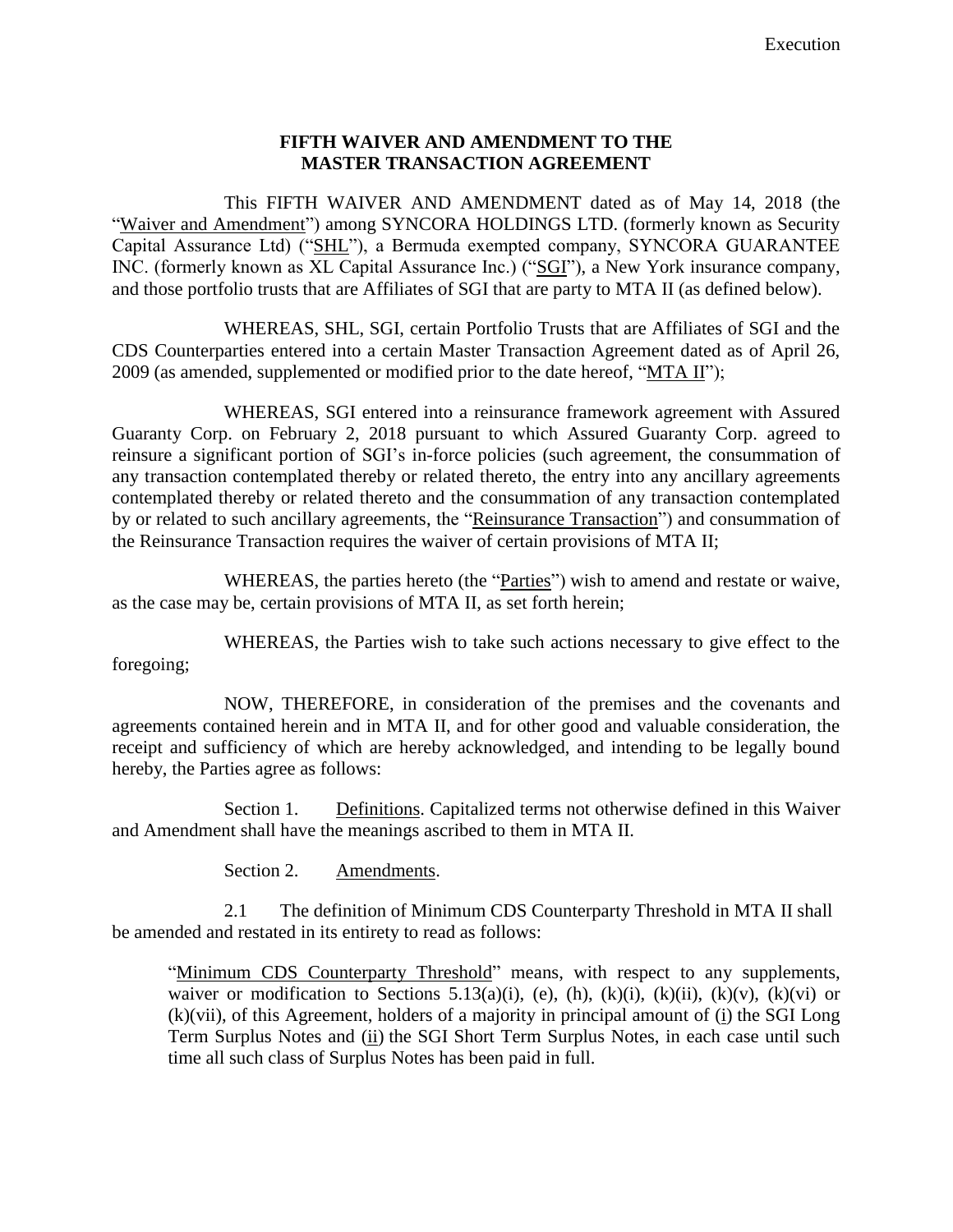2.2 The following definition shall be inserted in alphabetical order in Section 1.01 of MTA II:

"Permitted Payments" means, for one year following the first date on which the aggregate of all payments (whether principal, interest or otherwise) made with respect to the SGI Surplus Notes on or after January 1, 2018 equal or exceed \$400 million, an aggregate of up to \$65 million of payments, in one transaction, which may in SGI's sole discretion be a tender offer, by SGI or any of its affiliates to directly or indirectly redeem, repurchase, retire, prepay, convert, exchange or otherwise acquire for consideration SGI's Series B preferred shares or corresponding securities issued by the Twin Reefs Asset Trust or the Twin Reefs Pass-Through Trust (the "Twin Reefs Securities"); *provided* that in the event of the acquisition of Twin Reefs Securities, SGI may, in its sole discretion, take any and all steps necessary or appropriate to cancel the corresponding Series B preferred shares of SGI.

2.3 Section  $5.13(k)(v)$  of MTA II is hereby amended and restated in its entirety to read as follows:

(v) SGI will not pay any dividend, repurchase, redeem, exchange or convert any of its equity securities (or any of its direct or indirect parent) or make investments (other than pursuant to its investment policy, incidental to Remediation Efforts with respect to SGI or as set forth on Schedule 5.14). Notwithstanding the foregoing, the prohibitions set forth in this clause (v) will not apply to or restrict any Permitted Payments.

Section 3. Waiver.

3.1 In accordance with Section 8.06 of MTA II, the undersigned hereby waives compliance with (i) the restrictions set forth in Section 5.13(k)(iii) of MTA II, in order to permit the Reinsurance Transaction and (ii) any other restrictions on the Reinsurance Transaction contained in MTA II.

Section 4. Miscellaneous.

4.1 Except as specifically set forth herein, the terms of this Waiver and Amendment shall not be deemed to be a consent, waiver or modification with respect to any term, condition or obligation of any of the Parties in MTA II and shall not obligate any of the Parties to agree to any other amendment to MTA II.

4.2 This Waiver and Amendment may be executed and delivered in multiple counterparts, each of which, when so executed and delivered, shall be an original, but such counterparts shall together constitute but one and the same instrument and agreement. A facsimile or Portable Document Format copy of a signature shall have the same force and effect as an original signature.

4.3 This Waiver and Amendment is to be interpreted under and governed by the Laws of the State of New York without giving effect to conflicts of law provisions thereof that would make the law of any other jurisdiction applicable to this Waiver and Amendment. In the event that there is a dispute between or among the Parties arising under this Waiver and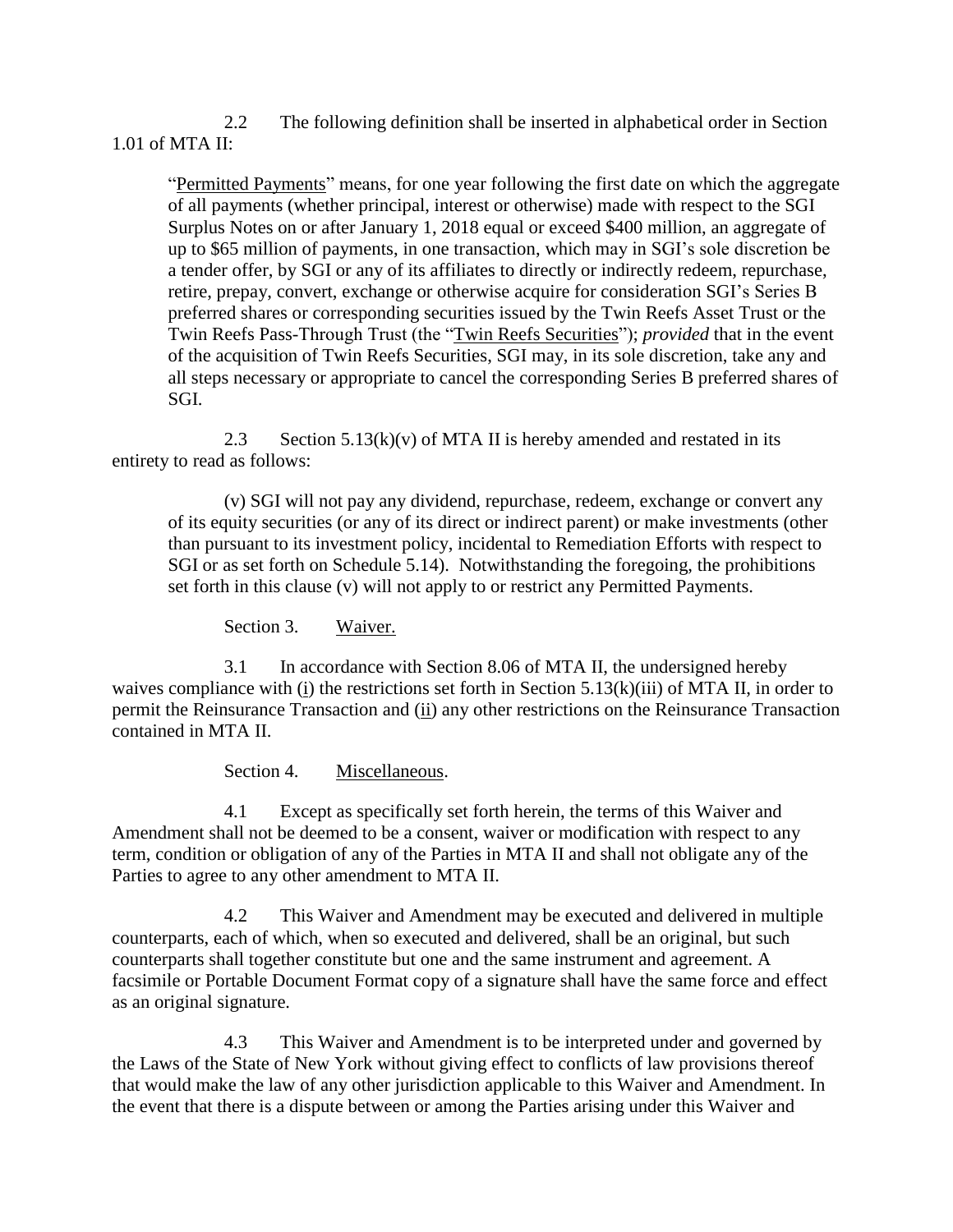Amendment, the Parties (i) agree that the exclusive forum to seek remedy shall be to institute a legal proceeding in the courts of the State of New York located in the City and County of New York and the United States District Court for the Southern District of New York and (ii) hereby expressly submit to the personal jurisdiction and venue of such courts for the purposes thereof and expressly waive any claim of lack of personal jurisdiction and improper venue and any claim that such courts are an inconvenient forum. Each Party hereby irrevocably consents to the service of process of any of the aforementioned courts in any such suit, action or proceeding by the mailing of copies thereof by registered or certified mail, postage prepaid, to the address provided to the Parties in accordance with Section 8.02 of MTA II, such service to become effective ten (10) days after such mailing.

4.4 Each of the Parties hereby waives to the fullest extent permitted by applicable Law any right it may have to a trial by jury with respect to any litigation directly or indirectly arising out of, under, or in connection with this Waiver and Amendment. Each of the Parties hereby (i) certifies that no representative, agent or attorney of any other Party has represented, expressly or otherwise, that such other Party would not, in the event of litigation, seek to enforce the foregoing waiver and (ii) acknowledges that it has been induced to enter into this Waiver and Amendment by, among other things, the mutual waivers and certifications in this Section 4.5.

4.5 Each Party has had the opportunity to negotiate the terms, consult with counsel, and modify the provisions of this Waiver and Amendment. Therefore, the terms of this Waiver and Amendment will be considered and interpreted without any presumption, inference or rule requiring construction or interpretation of any provision of this Waiver and Amendment against the interests of the drafter of this Waiver and Amendment.

[Signature Pages Follow]